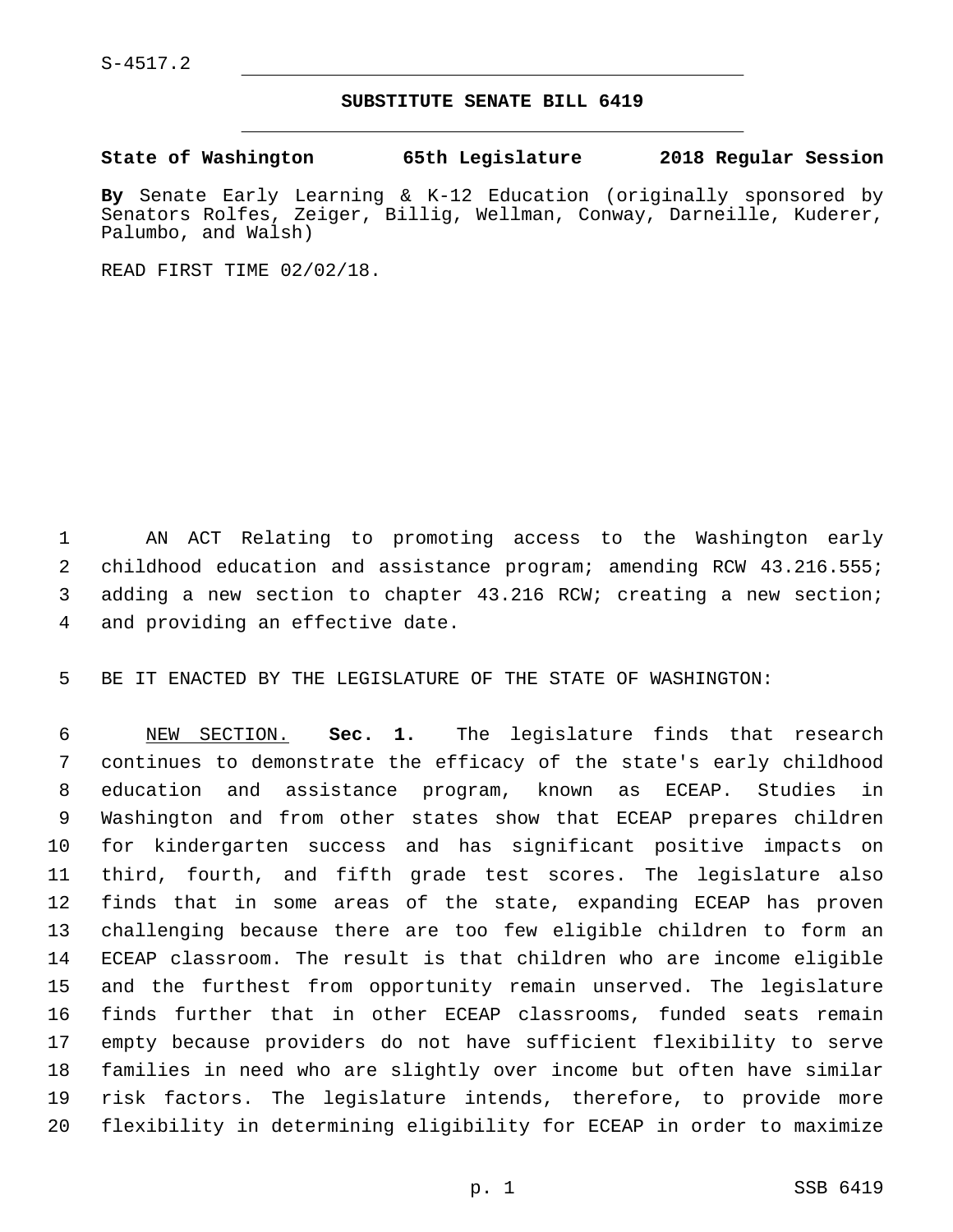the state's investment and assure that program funding is deployed to serve the greatest number of children and families.

 NEW SECTION. **Sec. 2.** A new section is added to chapter 43.216 4 RCW to read as follows:

 (1) The department shall adopt rules that allow the inclusion of children in the early childhood education and assistance program whose family income is above one hundred ten percent of the federal poverty level if the number of such children equals not more than 9 twenty-five percent of total statewide enrollment.

 (2) Children included in the early childhood education and assistance program under this section must be homeless or impacted by specific developmental or environmental risk factors that are linked by research to school performance. "Homeless" means without a fixed, regular, and adequate nighttime residence as set forth in the federal McKinney-Vento homeless assistance act, P.L. 100–77, July 22, 1987, 101 Stat. 482, and runaway and homeless youth act, P.L. 93–415, Title 17 III, September 7, 1974, 88 Stat. 1129.

 (3) Children included in the early childhood education and assistance program under this section are not to be considered eligible children as defined in RCW 43.216.505 and are not considered to be part of the state-funded entitlement required in RCW 43.216.556.22

 **Sec. 3.** RCW 43.216.555 and 2015 3rd sp.s. c 7 s 11 are each 24 amended to read as follows:

 (1) Beginning September 1, 2011, an early learning program to provide voluntary preschool opportunities for children three and four years of age shall be implemented according to the funding and implementation plan in RCW ((43.215.456)) 43.216.556. The program must offer a comprehensive program of early childhood education and family support, including parental involvement and health information, screening, and referral services, based on family need. Participation in the program is voluntary. On a space available basis, the program may allow enrollment of children included in the early childhood education and assistance program under section 2 of this act and may allow enrollment of children who are not otherwise 36 eligible by assessing a fee.

 (2) The program shall be implemented by utilizing the program standards and eligibility criteria in the early childhood education